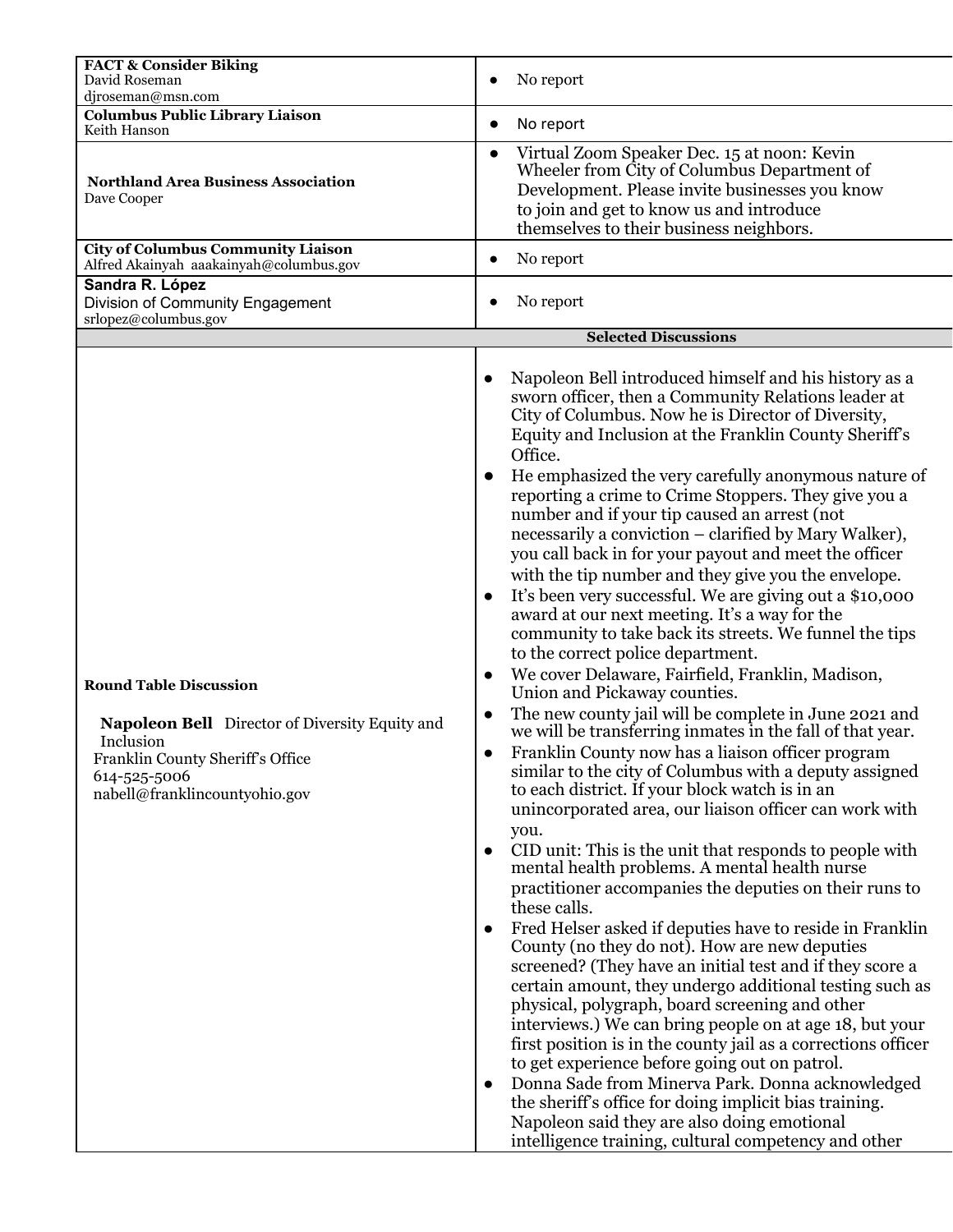|                                              | trainings to make sure people are not taking their bias<br>out on calls with them.<br>Margaret Delongchamp – we had an incident and the<br>$\bullet$<br>CID unit with the nurse practitioner was part of the<br>response team and it made a bad situation turn out<br>much better. It was really helpful. She also asked if<br>implicit bias training will be part of the academy<br>training for new recruits.<br>Napoleon acknowledged NCC for being such a solid<br>body of involved community leaders. "You truly make<br>the difference because it shows people that you care<br>about their community and they have someone to turn<br>$\mathsf{to."}$<br>He asked us to send good news to him from the<br>$\bullet$<br>community.                                                                                                                                                                                                                          |
|----------------------------------------------|-------------------------------------------------------------------------------------------------------------------------------------------------------------------------------------------------------------------------------------------------------------------------------------------------------------------------------------------------------------------------------------------------------------------------------------------------------------------------------------------------------------------------------------------------------------------------------------------------------------------------------------------------------------------------------------------------------------------------------------------------------------------------------------------------------------------------------------------------------------------------------------------------------------------------------------------------------------------|
|                                              | <b>NCC Officer Reports</b>                                                                                                                                                                                                                                                                                                                                                                                                                                                                                                                                                                                                                                                                                                                                                                                                                                                                                                                                        |
| <b>Treasurer</b><br>Felix Quachey            | Ken Gilbert moves, Dave Paul seconds approval of report. All<br>$\bullet$<br>in favor. Motion carries.                                                                                                                                                                                                                                                                                                                                                                                                                                                                                                                                                                                                                                                                                                                                                                                                                                                            |
| <b>Secretary</b><br>Alice Foeller            | Hearing no objections the minutes from October will be<br>$\bullet$<br>entered into the record.                                                                                                                                                                                                                                                                                                                                                                                                                                                                                                                                                                                                                                                                                                                                                                                                                                                                   |
| <b>Vice President</b><br>Roger Davidson      | No report                                                                                                                                                                                                                                                                                                                                                                                                                                                                                                                                                                                                                                                                                                                                                                                                                                                                                                                                                         |
| President<br>Alicia Ward                     | Elevate Northland we are in negotiations for a location at<br>$\bullet$<br>Karl and 161 in partnership with the Mid-Ohio Food<br>Collective. If all goes well we will be in the location by early<br>spring and building out amenities for business incubator, a<br>cooking classroom, classroom/meeting space, and access to<br>resources for people in need.<br>We will be launching a fundraising campaign and will be<br>raising a few million dollars! This will provide for<br>construction costs and staff for the first year.<br>We want to get some community feedback for needs in the<br>٠<br>community we can address.<br>We are also looking for members to serve on our fundraising<br>committee. You will be working with professional<br>fundraising consultants, so you will come out of the<br>experience with a lot of resources you can take to other<br>organizations, and the honorary co-chairs are Cameron<br>Mitchell and Mark Swepston. |
| <b>Other Old Business</b>                    | December Meeting – We usually have a holiday dinner, but we<br>won't be able to do that. Would you like to have an open<br>forum/social, a regular meeting, or skip it? Many responded<br>that would rather skip it. A voice vote was taken and everyone<br>voted to skip.<br>We will meet again in January – reach out to Alicia if you need<br>anything!                                                                                                                                                                                                                                                                                                                                                                                                                                                                                                                                                                                                        |
| <b>Other New Business</b>                    | <b>Appointment of Nomination Chair - John Kirkpatrick</b><br>I'll send out an email requesting nominations. Please nominate<br>yourself or you can nominate someone else as long as you have<br>checked that they are willing to be nominated.                                                                                                                                                                                                                                                                                                                                                                                                                                                                                                                                                                                                                                                                                                                    |
| <b>Open Forum</b><br>Comments, Announcements | Dave Cooper reported Sandy and John LaFollette who have<br>been active in NCC: some of their relatives<br>(children/grandchildren) went trick or treating and were<br>crossing the street with flashlights and a car turned the corner<br>with no lights on and hit the whole family. One of the children<br>is still hospitalized and has had brain surgery. Please keep<br>them in your thoughts and prayers.                                                                                                                                                                                                                                                                                                                                                                                                                                                                                                                                                   |